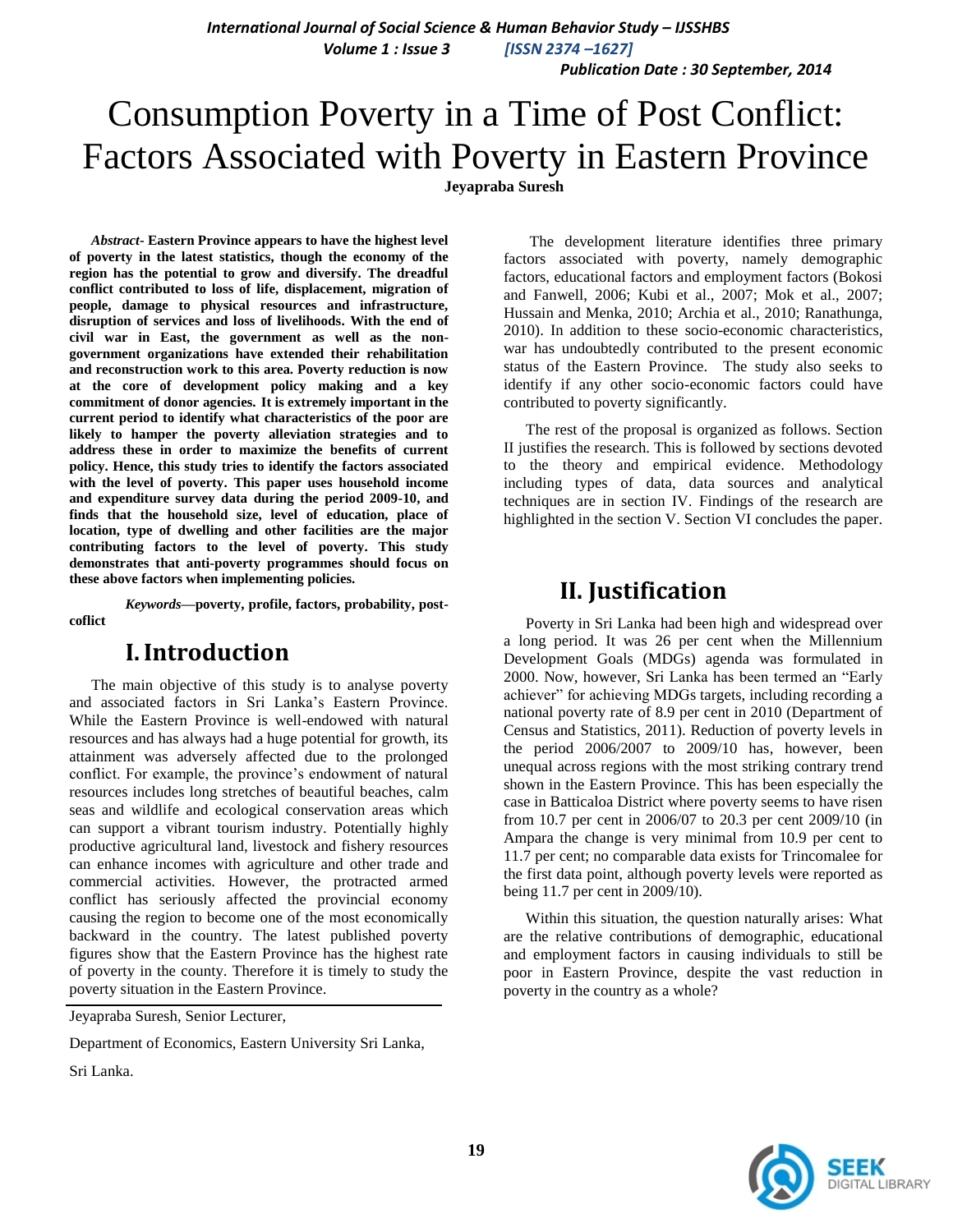#### *Publication Date : 30 September, 2014*

# **III. THEORY AND EMPIRICAL EVIDENCE**

There are many poverty measures (FGT measures, Sen, Kakwani, Thon, Takayama, etc.) that have been developed to measure different dimensions of poverty. Literature cites many groups of factors that are correlated with the level of poverty, positively or negative, and strongly or weakly (Datt and Jolliffe, 2005; Knight and Shi, 2006; Meng, et al., 2007; Silva, 2008; Grounder, 2013;).

Age has an important role in determining participation in income generating and productive activities. The young have more potential, energy and capabilities to improve their standard of living, whereas children and elderly are poorer, in addition as their food and medical expenditures are high (Siddiqui, 2009). Gender of household members significantly influences household poverty, with poverty among females tending to be higher than males (Bein, and Mugarura, 2006; Ranathunga, 2007; Silva, 2008). Meng et al. (2007) show the significance of education to poverty in urban China. They noted that human capital accumulation reduces poverty. In Awan et al.(2011) further education is stressed in breaking the vicious cycle of poverty. The nature of employment is also correlated with household poverty. Generally, the unemployed are much poorer than the employed in developed countries (Dekkers, 2008; and D"Ambrosio et al, 2009).

### **IV. Methodology**

The study is based on Department of Census and Statistics(DCS) Household Income and Expenditure Survey (HIES) data set for 2009/10, a nationally representative survey covering three districts in Eastern Province namely Batticaloa, Ampara and Trincomalee, consist 2115 households and 8737 individuals. The poverty line (calculated by DCS based on real per capita consumption expenditure) is Rs. 3028, and is used throughout this analysis as the cut-off to define the poor, using the individual rather than the household as the unit of analysis.

The formula to compute an FGT measure of poverty is:

 $P\alpha = (1/n) \sum x \langle z | (z - x_i)/z | \alpha ; \alpha \geq 0$  (1)

where x is real per capita consumption expenditure, z is the poverty line, n is the size of the population, P is the poverty measure which is (a) the Headcount Index when  $\alpha$  is zero (b) the Poverty Gap Index when  $\alpha$  is 1 and (c) the Squared Poverty Gap Index when  $\alpha$  is 2. All three measures are used in formulating the poverty profile of Eastern Province for 2010.

A poverty profile describes the pattern of poverty, but not the effect of each of the factors on the level of consumption expenditure. But, the regression analysis commonly used to identify the roots of poverty and identify the effects of each of the characteristics on per capita expenditure. This study follows de Silva (2008) and deploys a logic model to estimate the probability of being poor from a vector of independent variable, *X*. The binary dependent outcome  $P$  takes the value '1' if individual is a poor, and '0' if the individual is non-poor.

The following model is used in this study,

$$
Pr(WP = 1 | X) = F(\alpha + \beta X), \qquad (2)
$$

Where  $F(z) = e^z / (1 + e^z)$  is the cumulative logistic distribution and the parameters β are estimated by maximum likelihood. It should be noted that the model is not principally concerned with explaining the causes of poverty. Instead, it only seeks to identify the variables associated with poverty.

### **V. Key Findings**

The poverty prevalence in Eastern Sri Lanka is considerably high (14.8 percent) when compared to other parts of the country. Table 1 shows the poverty profile with respect to different individual characteristics. In Eastern Sri Lanka, the poverty prevalence among Tamils is high compare to other communities since they have been most affected by the prolonged conflict. Even though Sinhalese and Moors were indirectly affected by war, the loss of human, physical, financial, social and psychological assets were highest among Tamils. Gender and age are also main demographic characteristics in determining poverty. The results show that the incidence of poverty is actually not significantly varied based on gender of the individual. The finding is particularly justifiable given that there are many war widows and women headed households because of 30 years of war in this research area. Moreover, the fact that females are poorer than males in Eastern Sri Lanka is not consistent with the findings of de Silva (2008) and Gunawardena *et al*(2007) for the Sri Lankan population on the whole.

The age of the individual is highly correlated with the incidence, depth and severity of poverty, with children and elders more affected than the young and adults who have ample access to resources and greater physical strength; the poverty gap index also shows the poor elders are closer to poverty line than poor children. Married and widowed women have the lower poverty rates compared to women never married or separated. This makes sense in light of the fact that widows and their children can have more benefits from the government and non government organization while the unmarried or separated do not have access to such benefit.

According to Table 1, there is a significant negative correlation between educational level and poverty prevalence. The individuals that have no schooling and

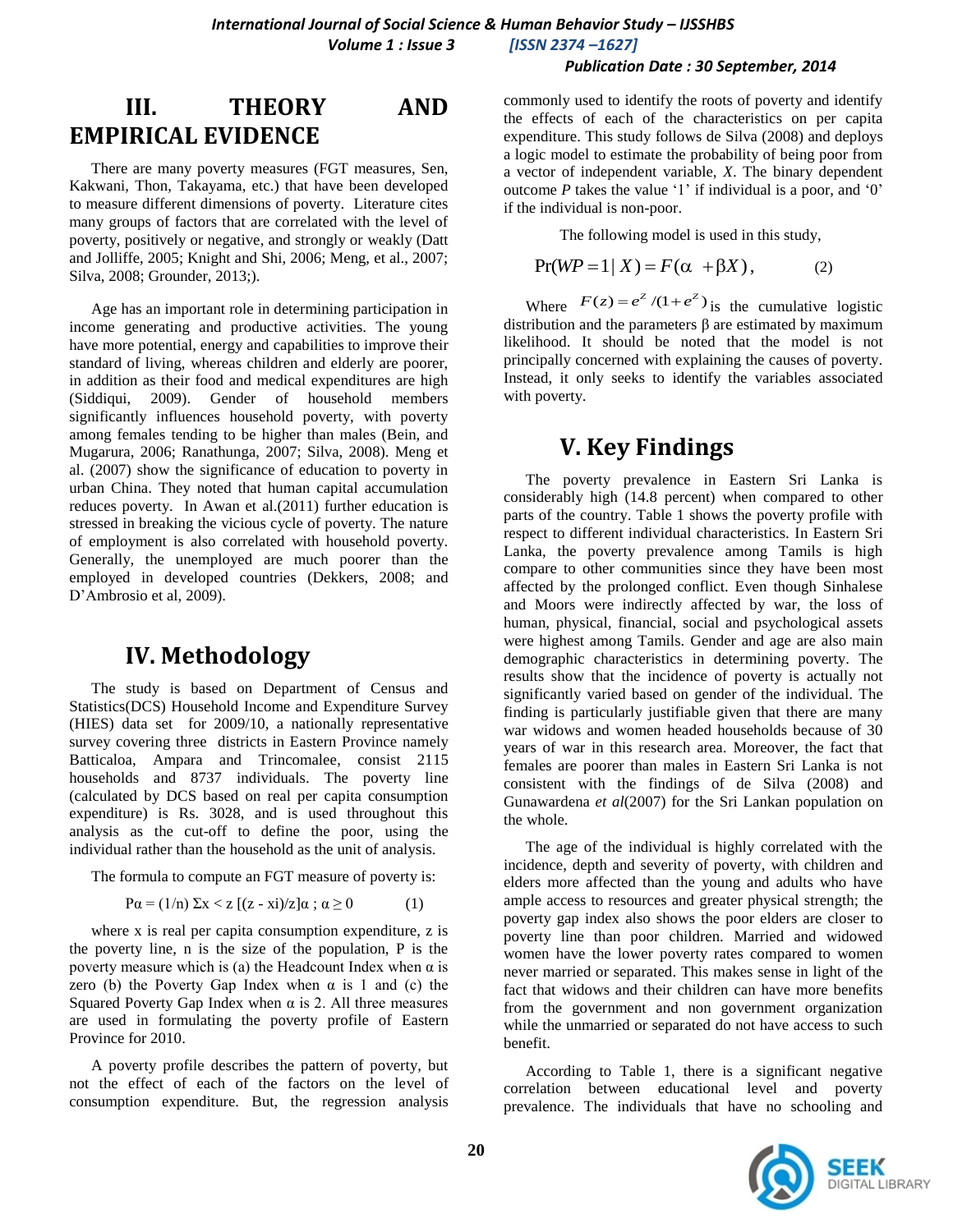### **International Journal of Social Science & Human Behavior Study - IJSSHBS**  *Volume 1 : Issue 3 [ISSN 2374 –1627]*

 *Publication Date : 30 September, 2014*

primary education are poorer than others. As a general rule, the unemployed are poorer than employed, and among the employed poverty prevalence is high among unpaid family workers and private sector employees. Another important characteristic is housing related facilities. People living in flats have a headcount two times higher than people living in a single house. Those with access to electricity as the principle source of lighting have only 8.8 per cent head count, while kerosene and solar users have head count of 35.2 percent and 34.8 percent respectively. They are far from the poverty line as indicated by high level of poverty gap index. The individuals who are using gas as cooking fuel have lower poverty levels compared to firewood users, who are 15 times higher (see table 1). Hence the poverty profile is more useful to identify which household or individual is poor and plans to give grants only to those in are chosen target group.

The marginal effects for a group of selected variables from equation (2) are presented in the table 2. The same set of variables already used show the poverty profile in table 1. In both cases the results are consistent. Here, it only discusses the significant results. First, there is a significant negative correlation between the level of an individual"s education and the probability of being poor. Many scholars have found that there is a negative correlation between poverty and education because education has positive impact on productivity and wages (Ranathunga, 2007; de Silva, 2008; Dekkers, 2008; Knight and Quheng, 2009; Hyder and Sadiq, 2010; Archi et al., 2010; Akarro and Mtwene, 2011). Human capital theory holds that education improves human capital and increases earning capacity. Household size is another factor strongly correlated with poverty. In Sri Lanka, the average household size is 4.0 and it is 4.9 in Eastern Province.

The place where people are located is another significant factor. It is a general phenomenon that compared to rural people, urban people have a lesser probability of being poor. According to the table 2, the value of marginal effect 0.05863 of Moor shows increases in the Moor population lead to significant increases in the probability of being poor. Never-married individuals are also significantly correlated with being in poverty. Individuals who are working in the semi government sector significantly reduce the probability of being in poverty. Generally, they have more advantages than government sector employees as well as more job security than private sector employees; hence, the stable income and benefits protect them from fall into poverty.

The marginal effect of the value of the type of dwelling and related facilities like sources of light and cooking fuels is significant. The people who are living in flats are more likely to poor. Eastern province was one of the places heavily affected by 2004 Tsunami, most lost their housing, so government constructed flats and accommodate them with fewer facilities. Hence, the finding is really justifiable with the post Tsunami and post war situation. According to

the table 2, individuals who are using electricity and gas for cooking fuel are less probability to being a poor. Hence, access to housing facilities are most important factor in the poverty reduction process.

#### **TABLE 1: POVERTY PROFILE OF INDIVIDUALS IN EASTERN SRI LANKA**

| <b>Descriptions of individual</b>   | $a=0$ | $a=1$ | $a=2$ |
|-------------------------------------|-------|-------|-------|
| <b>Ethnicity</b>                    |       |       |       |
| Sinhalese                           | 15.0  | 2.9   | 0.9   |
| Tamils                              | 22.1  | 5.5   | 2.0   |
| Moors                               | 7.6   | 1.1   | 0.3   |
| Gender                              |       |       |       |
| Male                                | 14.7  | 3.2   | 1.1   |
| Female                              | 15.0  | 3.3   | 1.1   |
| Age distribution                    |       |       |       |
| Below 5                             | 12.6  | 2.6   | 0.8   |
| Children (age 5-14 years)           | 18.8  | 4.3   | 1.5   |
| Young (age 15-34 years)             | 14.5  | 3.2   | 1.1   |
| Adults(age 35-54 years)             | 12.5  | 2.7   | 1.0   |
| Old(age 55-74 years)                | 13.1  | 2.7   | 0.8   |
| Above 75                            | 18.7  | 2.7   | 0.6   |
| <b>Marital status</b>               |       |       |       |
| Never married                       | 18.0  | 4.0   | 1.5   |
| Married                             | 13.0  | 2.6   | 0.8   |
| Widowed                             | 10.5  | 2.7   | 0.9   |
| separated                           | 14.1  | 3.4   | 2.0   |
| <b>Level of Education</b>           |       |       |       |
| No-Schooling                        | 19.9  | 4.7   | 1.4   |
| Primary(Grade 0-5)                  | 19.3  | 4.4   | 1.6   |
| Secondary(Grade 6-10)               | 14.4  | 3.2   | 0.6   |
| O/L(Grade 11)                       | 11.2  | 2.0   | 0.3   |
| A/L (Grade 12-13)                   | 9.4   | 1.2   | 1.4   |
| <b>Status in Labour Market</b>      |       |       |       |
| Employed                            | 13.6  | 2.9   | 1.0   |
| Unemployed                          | 16.1  | 3.3   | 1.0   |
| <b>Employment Status</b>            |       |       |       |
| Government Employee                 | 7.1   | 0.8   | 0.2   |
| Semi Government Employee            | 2.1   | 0.7   | 0.2   |
| Private Sector Employee             | 17.8  | 3.8   | 1.3   |
| Employer                            | 12.0  | 2.7   | 1.0   |
| Own account worker                  | 4.1   | 0.6   | 0.1   |
| Unpaid family worker                | 20.2  | 5.5   | 1.7   |
| <b>Type of House</b>                |       |       |       |
| Single House                        | 14.9  | 3.3   | 1.1   |
| Flat                                | 27.2  | 1.1   | 0.1   |
| Attached house/Annex                | 12.1  | 0.1   | 0.0   |
| <b>Principal source of Lighting</b> |       |       |       |
| Kerosene                            | 35.2  | 8.8   | 3.1   |
| Electricity                         | 8.8   | 1.5   | 0.5   |
| Solar                               | 34.8  | 10.4  | 3.3   |
| Principal source of cooking-fuel    |       |       |       |
| Firewood                            | 17.3  | 3.8   | 1.3   |
| Gas                                 | 1.4   | 0.0   | 0.0   |
| Kerosene                            | 5.8   | 1.4   | 0.0   |
|                                     |       |       |       |